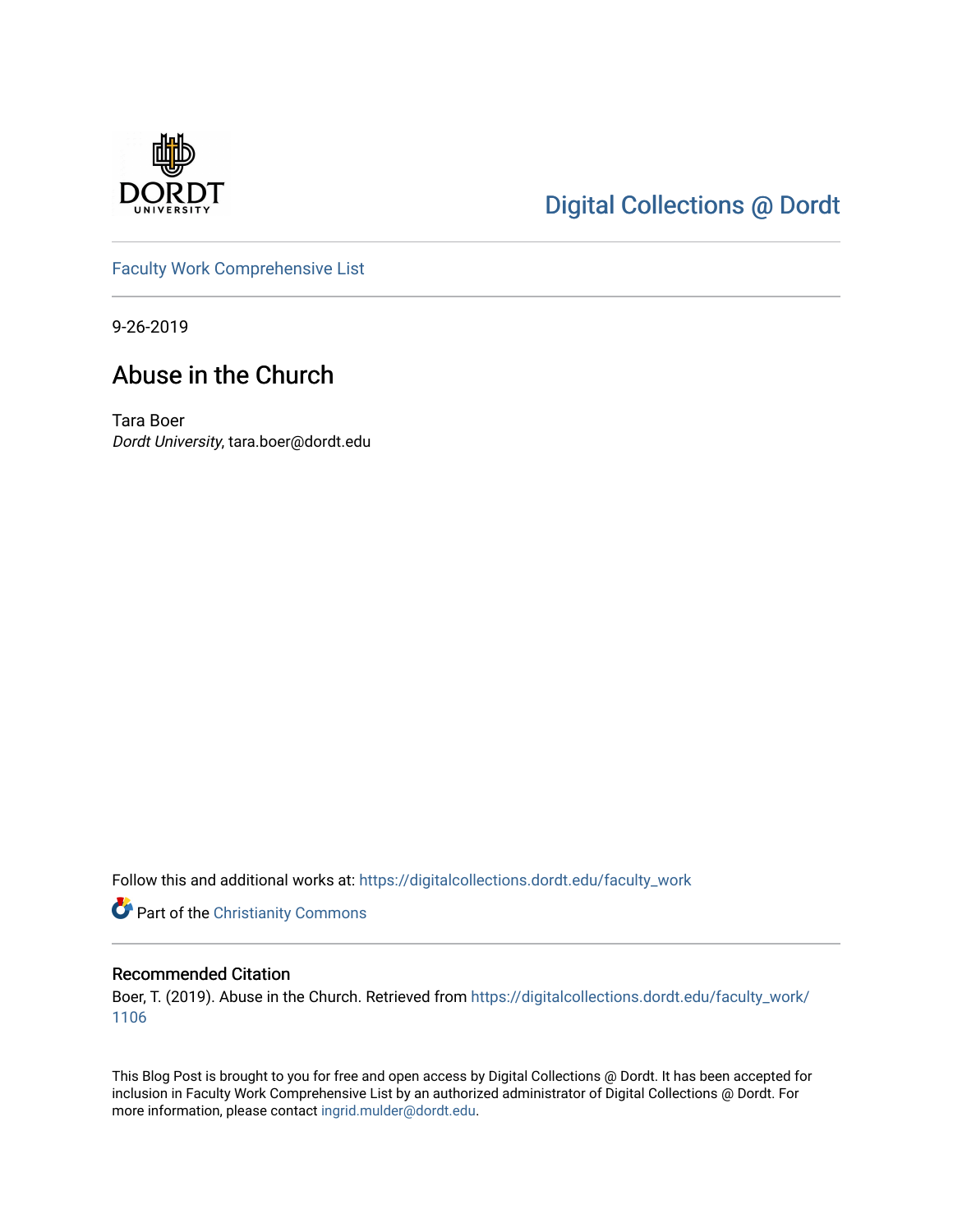### Abuse in the Church

### **Abstract**

"We must have the courage to bring questionable behavior to the light so that nothing more will be done in secret."

Posting about implementing safe church policies from In All Things - an online journal for critical reflection on faith, culture, art, and every ordinary-yet-graced square inch of God's creation.

<https://inallthings.org/abuse-in-the-church/>

Keywords

In All Things, abuse, church, safety, conduct of life

### **Disciplines**

**Christianity** 

### **Comments**

[In All Things](http://inallthings.org/) is a publication of the [Andreas Center for Reformed Scholarship and Service](http://www.dordt.edu/services_support/andreas_center/) at Dordt [University](http://www.dordt.edu/).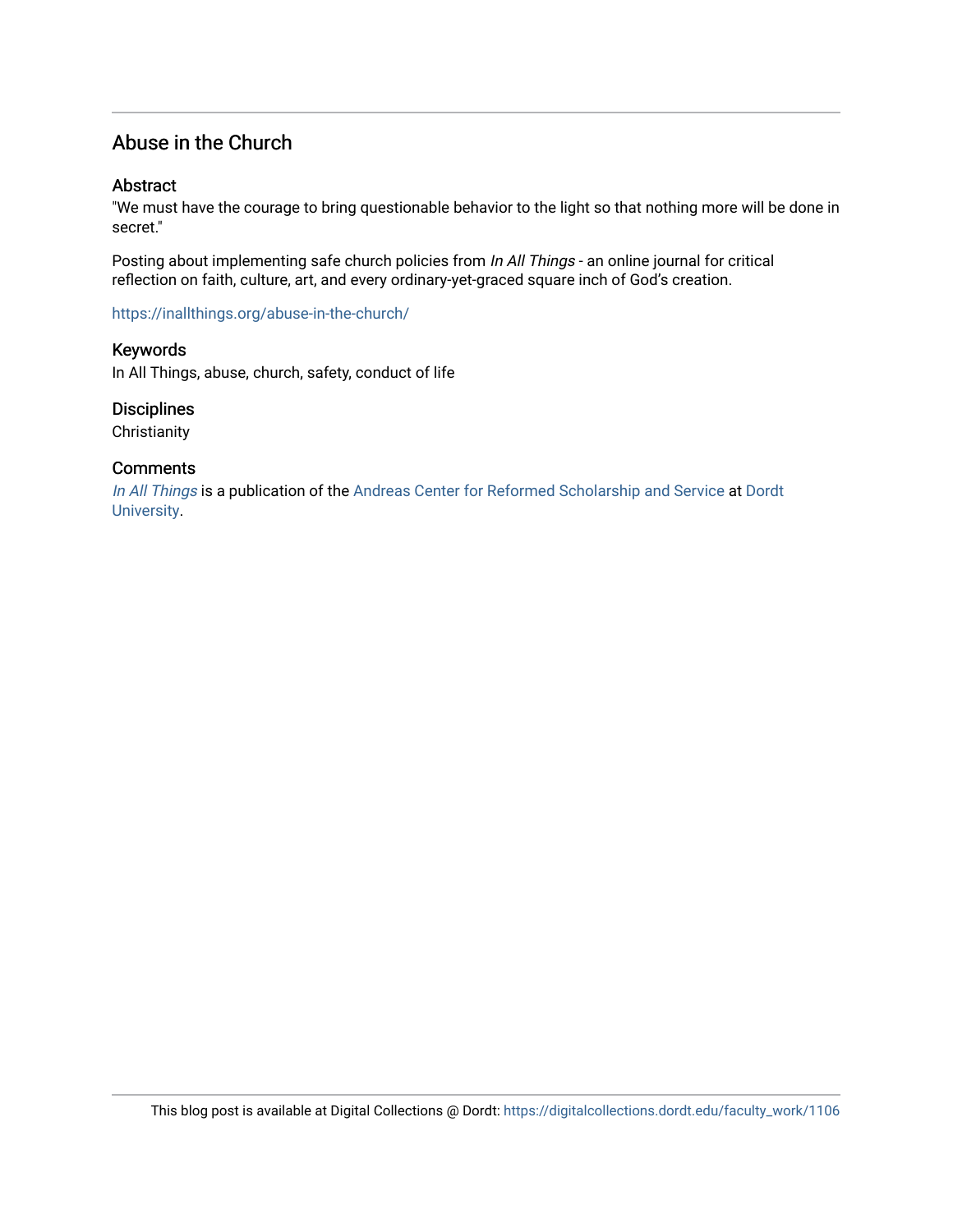

September 26, 2019

# **Abuse in the Church**

# **Tara Boer**

"Those things just don't happen here."

I remember believing that.

I grew up in a small town in northwest Iowa. I am a product of small-town values, "village" raising, and neighborly trust. We left our doors unlocked, I walked to friends' houses after school without knowing their parents well, and I received rides home from youth group leaders without questioning their background or intent.

Unfortunately, this trust has been broken.

Whether it's because we're more aware of how often and to what degree people are being violated, or if the sexualized culture has dramatically increased the rate in which people are being abused and hurt—the fact is, it's hard to trust people like we want to.

Some would say they don't trust the church either.

Unfortunately, the church has been tangled up in the scandals and violations of adults and children. From mass corruption and [exploitation](https://www.houstonchronicle.com/news/investigations/article/Southern-Baptist-sexual-abuse-spreads-as-leaders-13588038.php) by church leaders, [theological](https://twitter.com/ShannonDingle/status/933110283475865600?ref_src=twsrc%5Etfw%7Ctwcamp%5Etweetembed%7Ctwterm%5E933110283475865600&ref_url=https%3A%2F%2Ftime.com%2F5034546%2Fme-too-church-too-sexual-abuse%2F) [abuse,](https://twitter.com/ShannonDingle/status/933110283475865600?ref_src=twsrc%5Etfw%7Ctwcamp%5Etweetembed%7Ctwterm%5E933110283475865600&ref_url=https%3A%2F%2Ftime.com%2F5034546%2Fme-too-church-too-sexual-abuse%2F) and victim [blaming](https://twitter.com/blairezdoodle/status/933140011481931777) to countless stories of grooming and sexual assault perpetuated by representatives of the church, there is undoubtedly a plethora of stories under the #churchtoo movement which point to the many ways in which the church has covertly and overtly contributed to the exploitation of congregational members and visitors.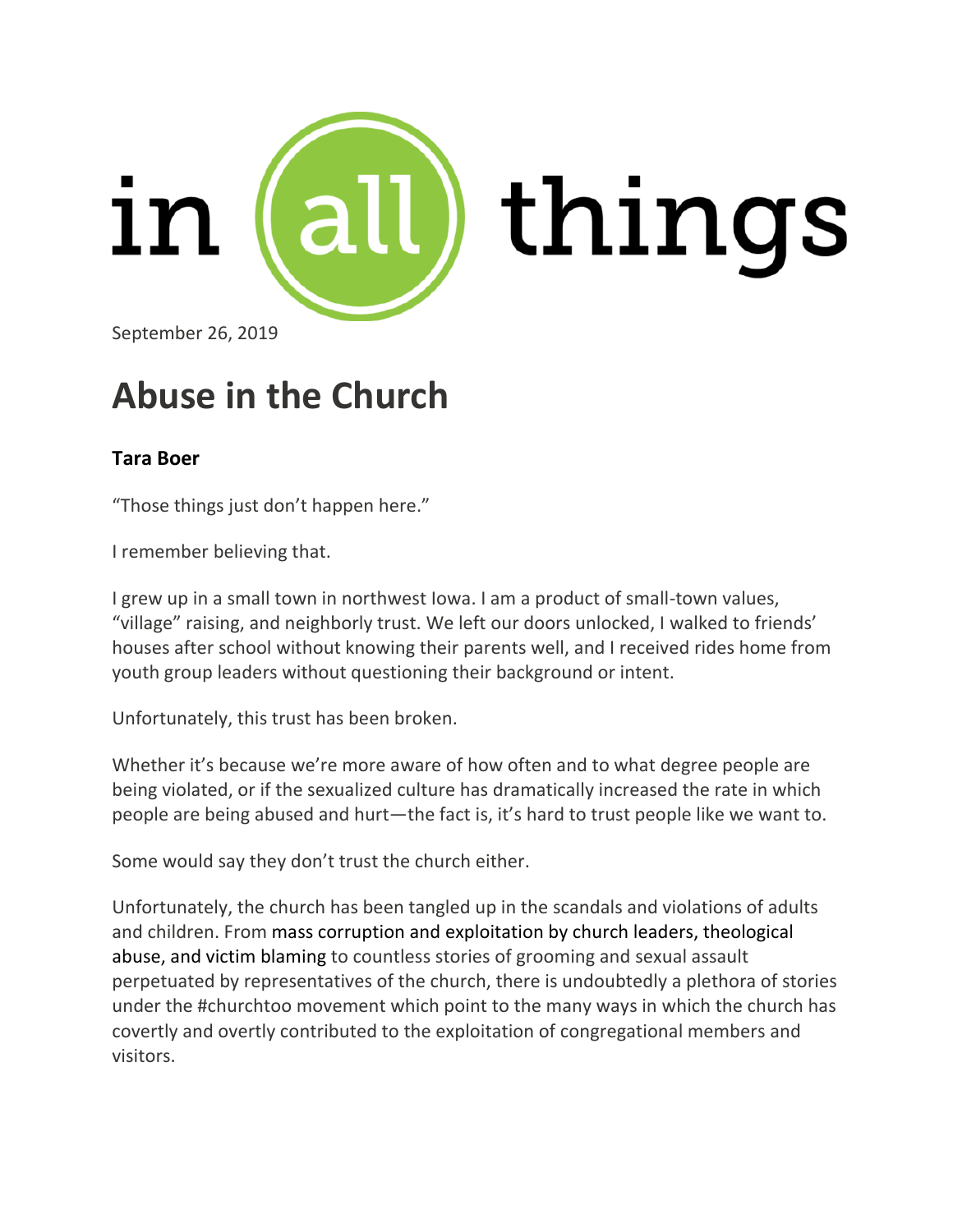Our churches should be the safest places for people to gather, worship, and build relationships. There should be no questions of mistrust or feelings of betrayal. What can we do?

### **We need policies and teams in place to help keep people safe:**

When churches create a "safe church team" and a policy defining appropriate conduct and responses to abuse, we name the problem (and acknowledge it as a condition of sin) and set forth the notion that *these things could happen here.* Additionally, safe church teams and policies communicate to the churched and unchurched that we aren't ignorant of sin's contributions to the life of the church. Educating, equipping, gatekeeping, and monitoring the ways churches care for their youth and congregation holds people accountable and is the first step to preventing abuse within the church. Check out the Christian Reformed Church's resources on safe church [policies](https://www.crcna.org/SafeChurch/safe-church-policy) that help guide many churches towards making their places of worship safer for everyone. If your church doesn't have a safe team or an updated policy, make that a priority.

### **We need to be ready and prepared for the messy situations:**

The healing process can start as soon as someone comes forward with his/her story of abuse or mistreatment. If the church or a representative of the church is in some way culpable for the violation, the church has a special responsibility for also contributing to the redeeming aspects of the victim's story. If we're frantically searching for the appropriate way to respond, we may miss the opportunity to truly reflect the justice and healing exhibited in scripture. Know how to respond to a minor if they report misconduct to you and include in your policies to have *all* suspected child abuse reported to state authorities. Additionally, consider implementing an advisory panel when allegations of abuse arise concerning two adults. Let's be prepared when a mess splatters at our feet.

## **Too often we tolerate poor boundaries, turn our eyes to questionable behaviors, and make assumptions about the "intent" of others:**

Sexual abusers don't walk around with a sign on their back or a resume of sexually questionable behaviors they've engaged in over the course of their life. There is no race, gender, age, sexual orientation, or socioeconomic status to predict that someone may prey on someone else for their selfish pleasure. Having worked with victims of abuse in many different capacities, the most common response to the perpetrator has been "I didn't think he/she would do this." After reviewing all the questionable behaviors and odd interactions, in some situations they add up to the crisis that has transpired. Although it's obviously easier to trace questionable behavior than predict it, when you